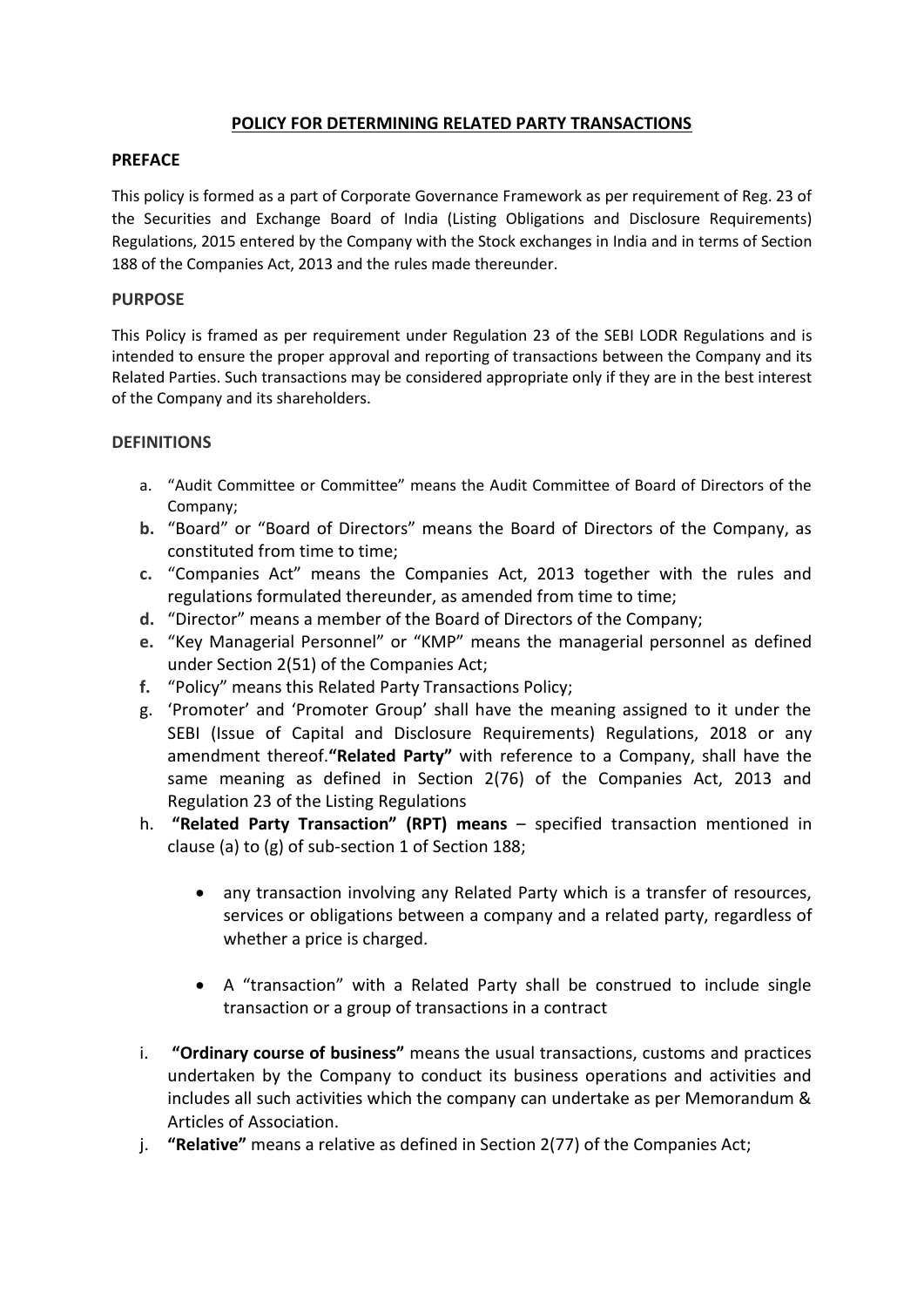- k. **"Arm's length transaction ('ALP')"** means a transaction between two related parties that is conducted as if they were unrelated, so that there is no conflict of interest.
- l. **"Associate Company"** in relation to another company, means a company in which that other company has a significant influence, but which is not a subsidiary company of the company having such influence and includes a joint venture company.
- m. **"Material Related Party Transaction"** means a transaction with a related party if the transaction / transactions to be entered into individually or taken together with previous transactions during a financial year, exceed ten percent of the annual consolidated turnover of the company as per the last audited financial statements of the Company. However, a transaction involving payments made to a related party with respect to brand usage or royalty shall be considered material if the transaction(s) to be entered into individually or taken together with previous transactions during a financial year, exceed ten percent of the annual consolidated turnover of the listed entity as per the last audited financial statements of the listed entity.
- n. **"Office of place or profit"** means any office of place or profit held by any director or any other individual and receives from the company anything by way of remuneration, salary, fees, commission etc.

# **Policy:**

All Related Party Transactions shall require prior approval of the Audit Committee unless otherwise specifically exempted in accordance with this Policy.

# *a) Identification of Potential Related Party and Transactions:*

Every director and Key Managerial Personnel are responsible for providing notice to the Board or the Audit Committee of the list of Related Parties as covered under sec. 2(76) of the Companies Act as well as the applicable Accounting Standards. This list of Related Parties shall be updated on an annual basis and further changes informed as soon as possible. The list of Related Parties shall be modified at the time of appointment to office of any person who may be considered to be a Related Party or a Related Party relationship coming into being; and the list of Related Parties shall be updated and provided to the Board/Audit Committee at the first meeting of the Board held in every financial year, subject to immediate intimation of any modification/variation to the list so provided to the Company. Each Director as well as KMP shall inform in advance the Company of any potential Related Party Transaction involving him or her or his or her Relative, including any additional information about the transaction that the Board/ Audit Committee may reasonably request. The Board/Audit Committee will determine whether the transaction does, in fact, constitute a Related Party Transaction and if yes, such transaction will require compliance with this Policy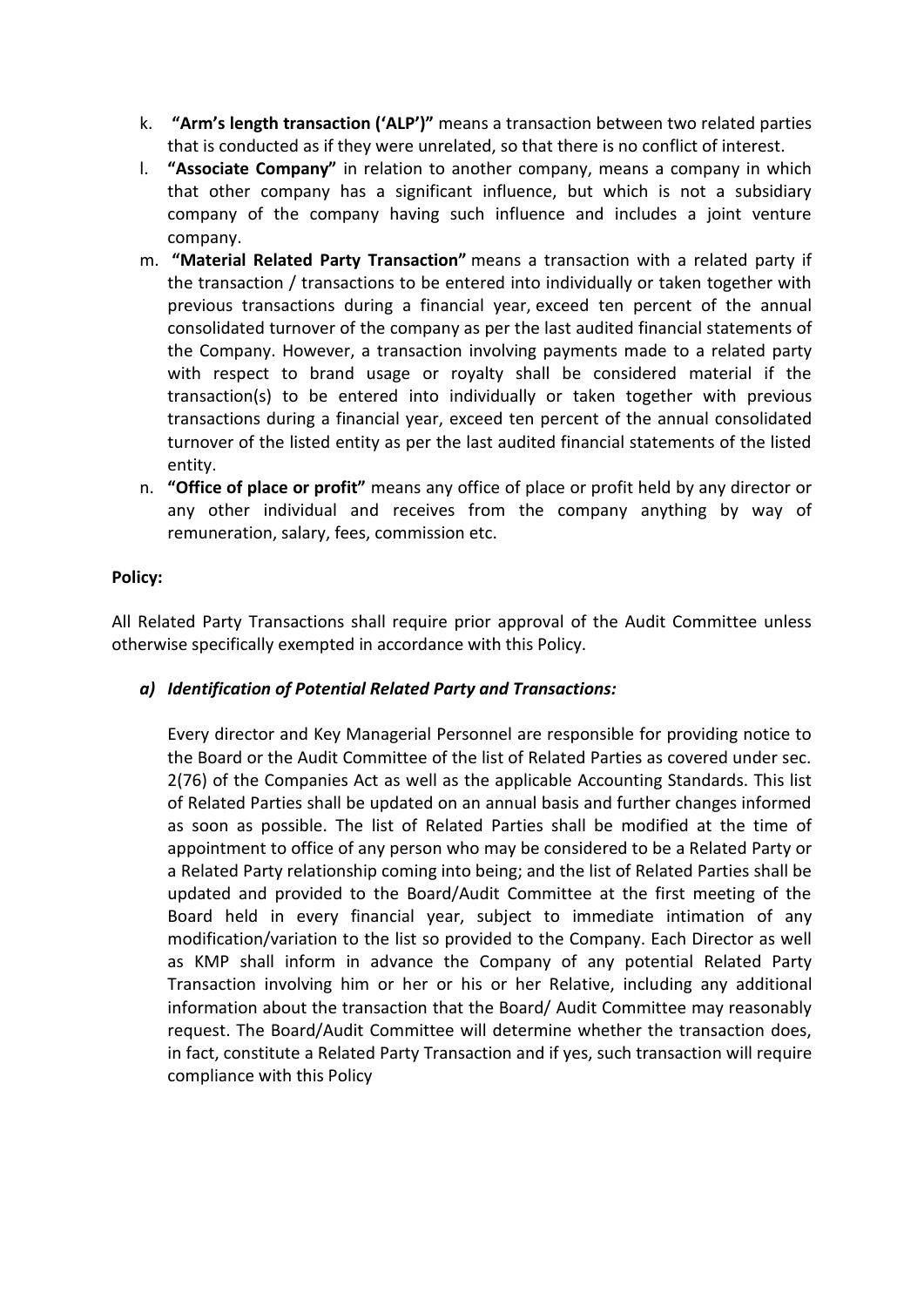## *b) Restrictions relating to Related Party Transactions:*

Subject to the omnibus approval process under Regulation 23(3) of the SEBI LODR Regulations, all Related Party Transactions shall require prior approval of Audit Committee. All Related Party Transactions which are not in ordinary course of business or not at per arm's length or both, and all Related Party Transactions specified under Section 188(1) of the Companies Act, shall require prior approval of the Board. Further, all Material Related Party Transactions shall require approval of the shareholders through a resolution and the Related Parties shall not vote to approve such resolutions whether the entity is a Related Party to the particular transaction or not. The following transactions will also require prior approval of the shareholders through a resolution if they are not in ordinary course of business or not on arm's length basis and voting restrictions for this purpose would be governed by the Companies Act, 2013 as amended from time to time:

- i. Sale, purchase or supply of goods or materials, directly or through appointment of agent amounting to 10% or more of the turnover of the Company;
- ii. Selling or disposing or purchasing of property of any kind, directly or through appointment of an agent, amounting to 10% or more of the net worth of the Company;
- iii. Leasing of property of any kind amounting to 10% or more of the turnover of the;
- iv. Availing or rendering of any services, directly or through appointment of an agent amounting to 10% or more of the turnover of the Company;
- v. Appointment to any office or place of profit in the Company, its subsidiary company or associate company at a monthly remuneration exceeding Rs.2,50,000.
- vi. Remuneration for underwriting the subscription of any securities or derivatives of the Company exceeding 1% of the net worth of the Company.

The Turnover/ Net worth referred above shall be computed based on Audited Financial statement of the Company in the preceding financial year. The limits specified in sub-clause (i) to (iv) above shall apply for the transaction(s) during a financial year, either individually or taken together.

## **Related Party Transactions as per Accounting Standards 18:**

a transfer of resources or obligations between related parties, regardless of whether a price is charged includes the following related party transactions in respect of which disclosures may be made by a reporting enterprise:

- a. purchases or sales of goods (finished or unfinished)
- b. purchases or sales of fixed assets
- c. rendering or receiving of services
- d. agency arrangements
- e. leasing or hire purchase arrangements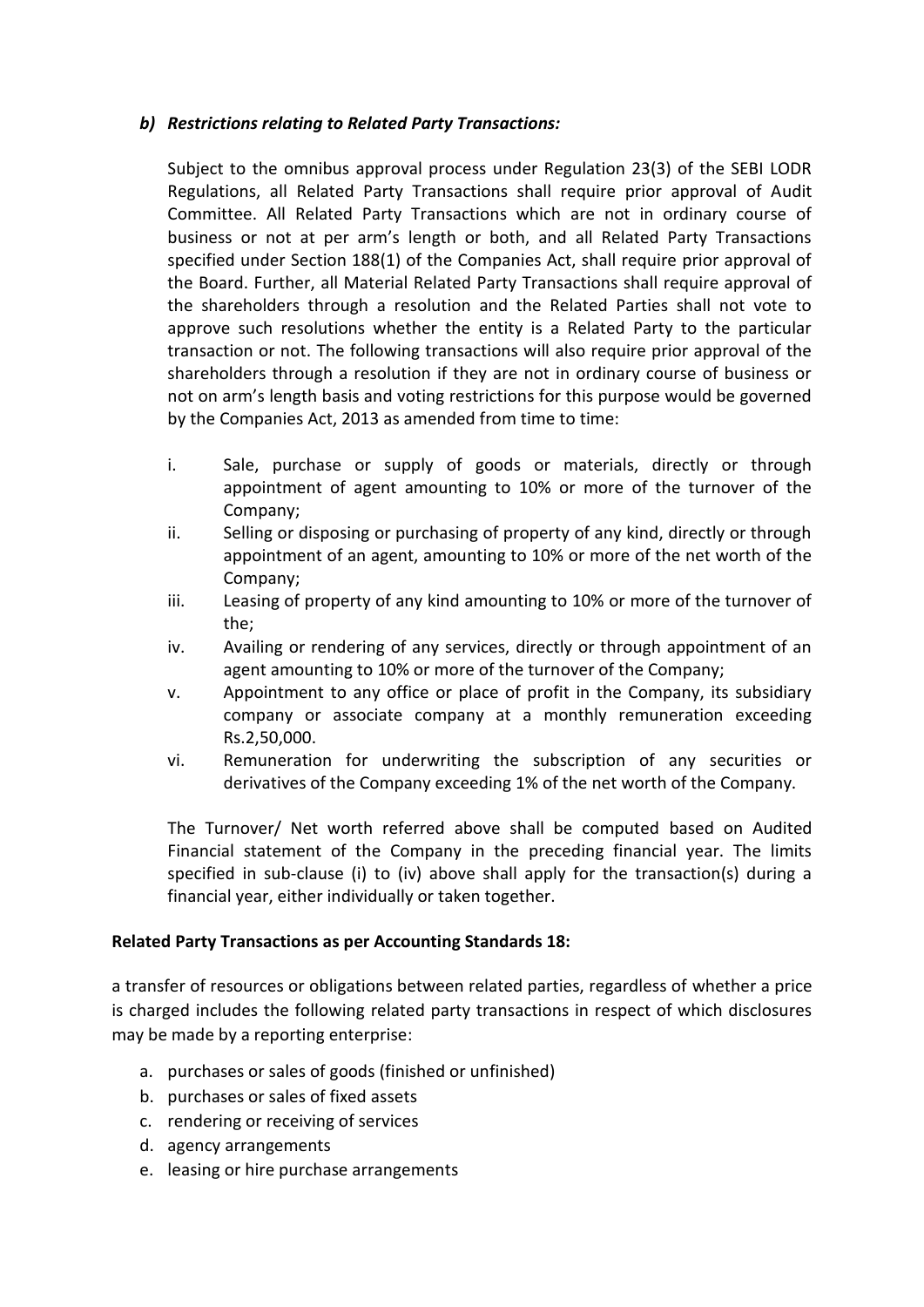- f. transfer of research and development
- g. licence agreements
- h. finance (including loans and equity contributions in cash or in kind)
- i. guarantees and collaterals; and
- j. management contracts including for deputation of employees

# *c) Review and Approval of Related Party transactions:*

- Review and Approval of Related Party Transactions Subject to the omnibus approval process under Regulation 23(3) of the SEBI LODR Regulations, Related Party Transactions will be reported to the Audit Committee for review and approval.
- Any member of the Committee having interest in any Related Party Transaction will not participate during the discussion and voting on the approval of the Related Party Transaction(s).
- If the transaction requires prior approval of the Board under Section 188(1) of the Companies Act, 2013, then the same shall also be obtained.
- The Audit Committee/Board shall be provided with the material facts of such Related Party Transactions and the Audit Committee/Board will determine whether to approve such Related Party Transactions or not.
- For this purpose, the Audit Committee / Board will be entitled to seek the assistance of any employee of the Company or one or more independent experts of its choice at the expense of the Company.
- In assessing a Related Party Transaction, the Audit Committee shall consider such factors as it deems appropriate, including without limitation
	- i. the business reasons for the Company to enter the Related Party Transaction;
	- ii. the commercial reasonableness of the terms of the Related Party Transaction;
	- iii. the materiality of the Related Party Transaction to the Company;
	- iv. whether the terms of the Related Party Transaction are fair to the Company and on the same basis as would apply if the transaction did not involve a Related Party; and
	- v. the extent of the Related Party's interest in the Related Party Transaction.
	- vi. abuse of position on account of conflict of interest and non-arm's length dealings which are beneficial to the related party but detrimental to the other stakeholders.

The following Related Party Transactions shall not require approval of Audit Committee or shareholders as the case may be:

i. Any transaction that involves the providing of compensation to a director or Key Managerial Personnel in connection with his or her duties to the Company or any of its subsidiaries or associates, including the reimbursement of reasonable business and travel expenses incurred in the ordinary course of business.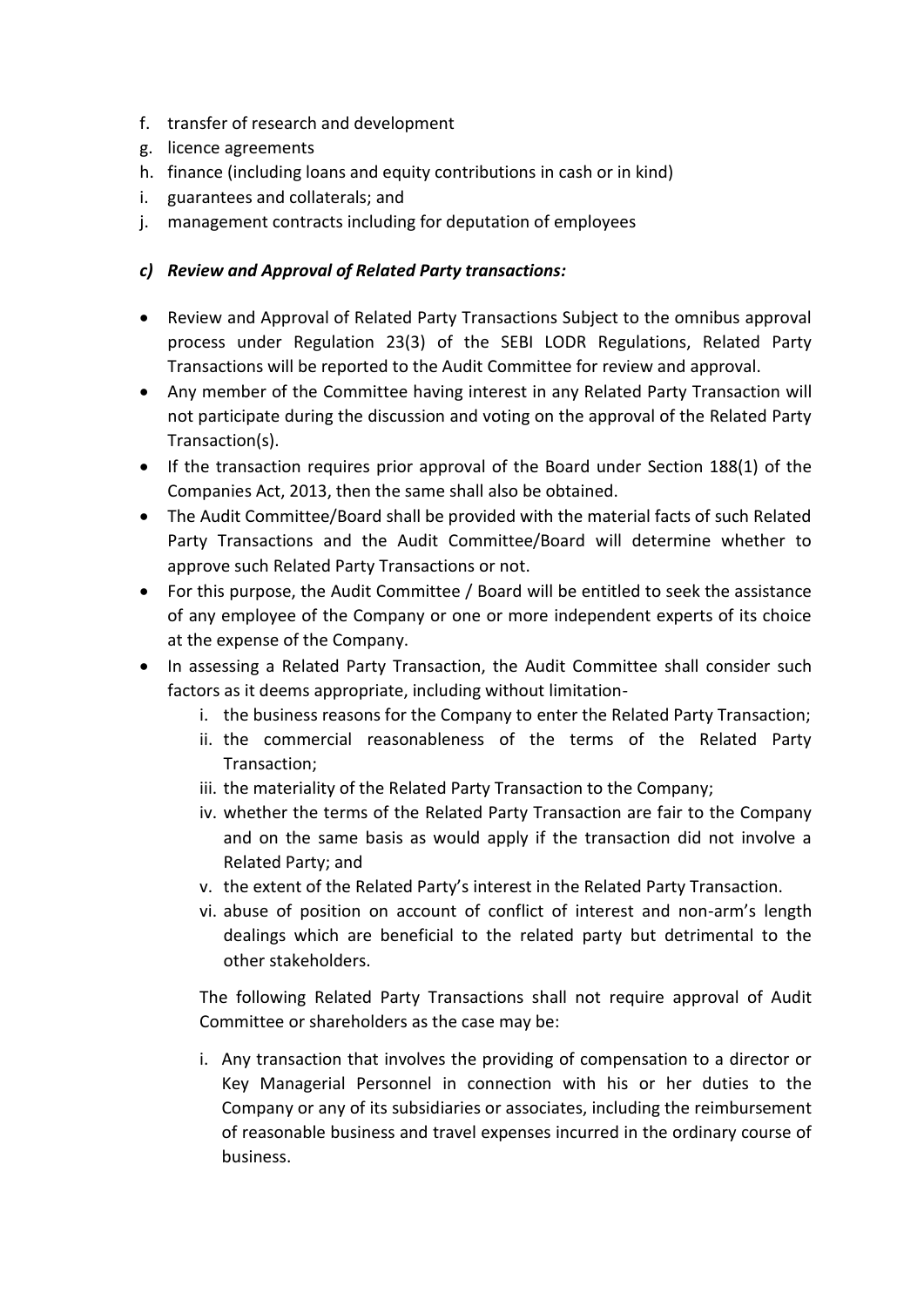- ii. Any transaction in which the Related Party's interest arises solely from ownership of securities issued by the Company and all holders of such securities receive the same benefits pro rata as the Related Party.
- iii. any transaction entered between the Company and its wholly owned subsidiary whose accounts are consolidated with the Company and placed before the shareholders at the General Meeting for approval.

### *Mechanism for determining ordinary course of business and arm's length basis:*

All transactions or activities that are necessary, normal and incidental to the business of the Company the objects of the Company permit such activity shall be deemed to be in the ordinary course of business. These may also be common practices and customs of commercial transactions with a pattern of frequency.

To decide whether an activity which is carried on by the business is in the 'ordinary course of business', the following factors may be considered:

- a. Whether the activity is covered in the object's clause of the Memorandum of Association
- b. Whether the activity is in furtherance of the business.
- c. Whether the activity is normal or otherwise routine for the business (i.e. activities like advertising, staff training, etc.)
- d. Whether the activity is repetitive/frequent
- e. Whether the income, if any, earned from such activity/transaction is treated as business income in the company's books of account
- f. Whether the transactions are common in the industry
- g. Whether there is any historical practice to conduct such activities

The above list is not exhaustive.

**"Arms' length transaction"** means a transaction between two Related Parties that is conducted as if they were unrelated, so that there is no conflict of interest. In this regard, the following guidelines can be used for determining the arms' length basis: ‐

- whether the terms of the transaction are fair and would apply on the same basis if the transaction did not involve a Related Party;
- whether there are any compelling business reasons to enter the transaction and the nature of alternative transactions, if any;
- whether the transaction would affect the independence of an independent director;
- whether the transaction poses any consequential potential reputational risk issues;
- whether the transaction would present an improper conflict of interest for any director or KMP, taking into account the size of the transaction, the overall financial position of the director/KMP or other Related Party, the direct or indirect nature of the directors', KMPs', or other Related Party's interest in the transaction and the ongoing nature of any proposed relationship.

For determining the arms' length pricing, the Transfer Pricing guidelines issued by the relevant authorities under the provisions of Income-Tax Act 1961 may be used to determine this criterion on a case-to-case basis.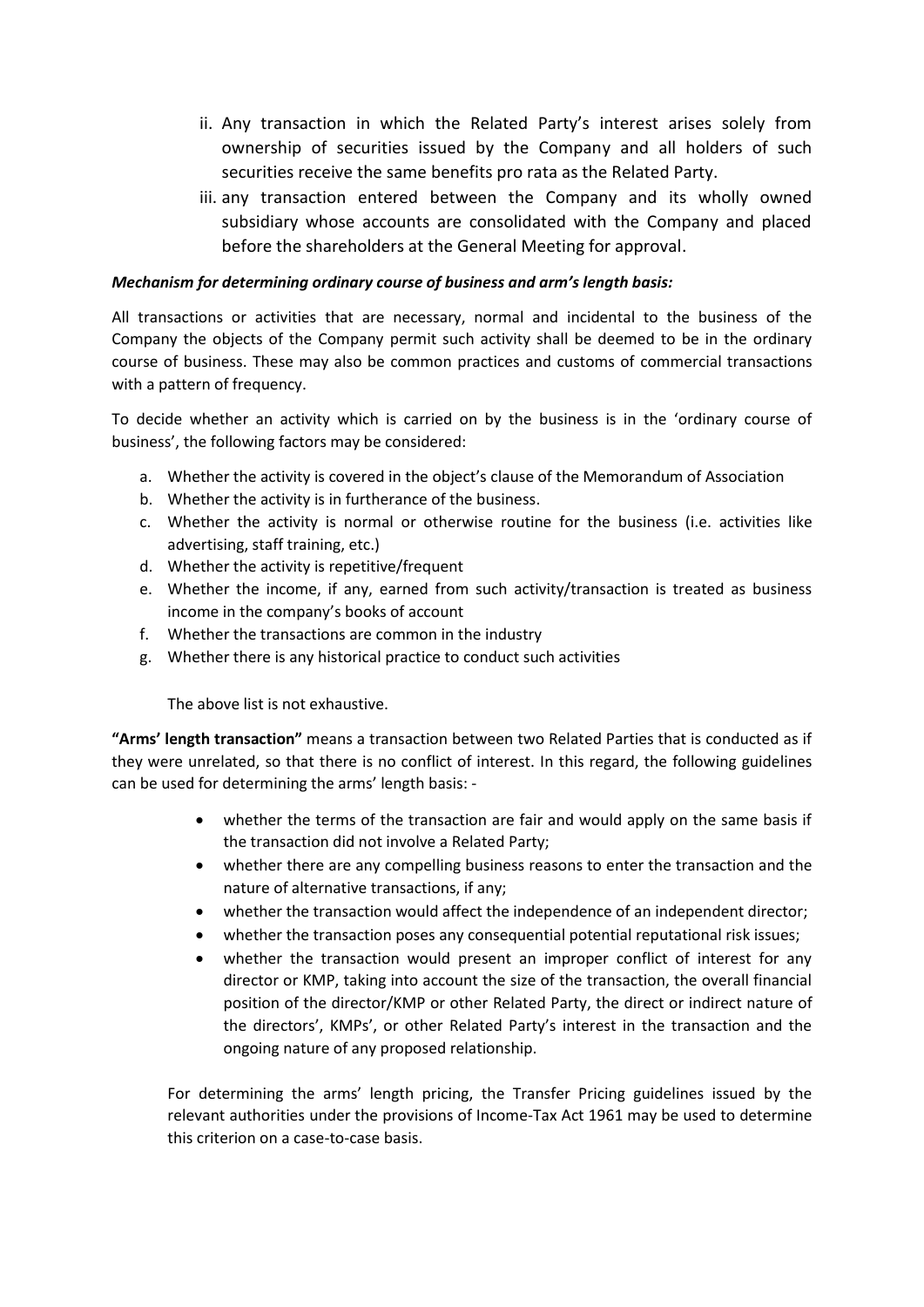#### *Omnibus approval – Criteria and the need for granting omnibus approval*

- a. The Audit Committee may, in the best interests of the Company and to ensure smooth operations, grant omnibus approval for Related Party Transactions, proposed to be entered into by the Company which are repetitive in nature, and which are routine and incidental to the general operations of the Company, subject to such criteria/conditions as it may deem fit, further taking into account the justification for needing an omnibus approval. Such approval shall be valid for a period not exceeding one year and shall specify the following:
	- 1. The name(s) of the Related Party;
	- 2. The nature of the transaction, period of transaction, maximum amount of transaction that can be entered into &
	- 3. The indicative base price/current contract price and the formula for variation in the price, if any.
- b. The Audit Committee may specify any additional conditions for such determination, as it may deem fit.
- c. The Audit Committee may also grant omnibus approval, without the above details, for unforeseen transaction subject to a value not exceeding Rs.1 crore per transaction. Such omnibus approvals shall be valid for a maximum period of one year.
- d. The Audit Committee shall review the details of Related Party Transactions entered into by the Company pursuant to such omnibus approvals, on a quarterly basis.

#### *Related Party Transactions not approved under this Policy*

In the event the Company becomes aware of a Related Party Transaction that has not been approved under this Policy prior to its consummation, the matter shall be reviewed by the Audit Committee. The Audit Committee shall consider all the relevant facts and circumstances regarding the Related Party Transaction, and shall evaluate all options available to the Company, including ratification, revision or termination of the Related Party Transaction. The Audit Committee shall also examine the facts and circumstances pertaining to the failure of reporting such Related Party Transaction to the Audit Committee under this Policy and shall take any such action it deems appropriate.

In any case, where the Audit Committee determines not to ratify a Related Party Transaction that has been commenced without its approval, the Audit Committee, as appropriate, may direct additional actions including, but not limited to, immediate discontinuation or rescission of the transaction. In connection with any review of a Related Party Transaction, the Audit Committee has authority to modify or waive any procedural requirements of this Policy.

In cases where the Board and / or shareholders' approval is required for a Related Party Transaction but such approval has not been obtained, and if it is not ratified by the Board or, as the case may be, by the shareholders at a meeting within three months from the date on which such Related Party Transaction was entered into, such Related Party Transaction shall be voidable at the option of the Board.

## *Policy Review:*

In case of any subsequent changes in the provisions of the Companies Act or any other regulations, including the SEBI LODR Regulations, which makes any of the provisions in the